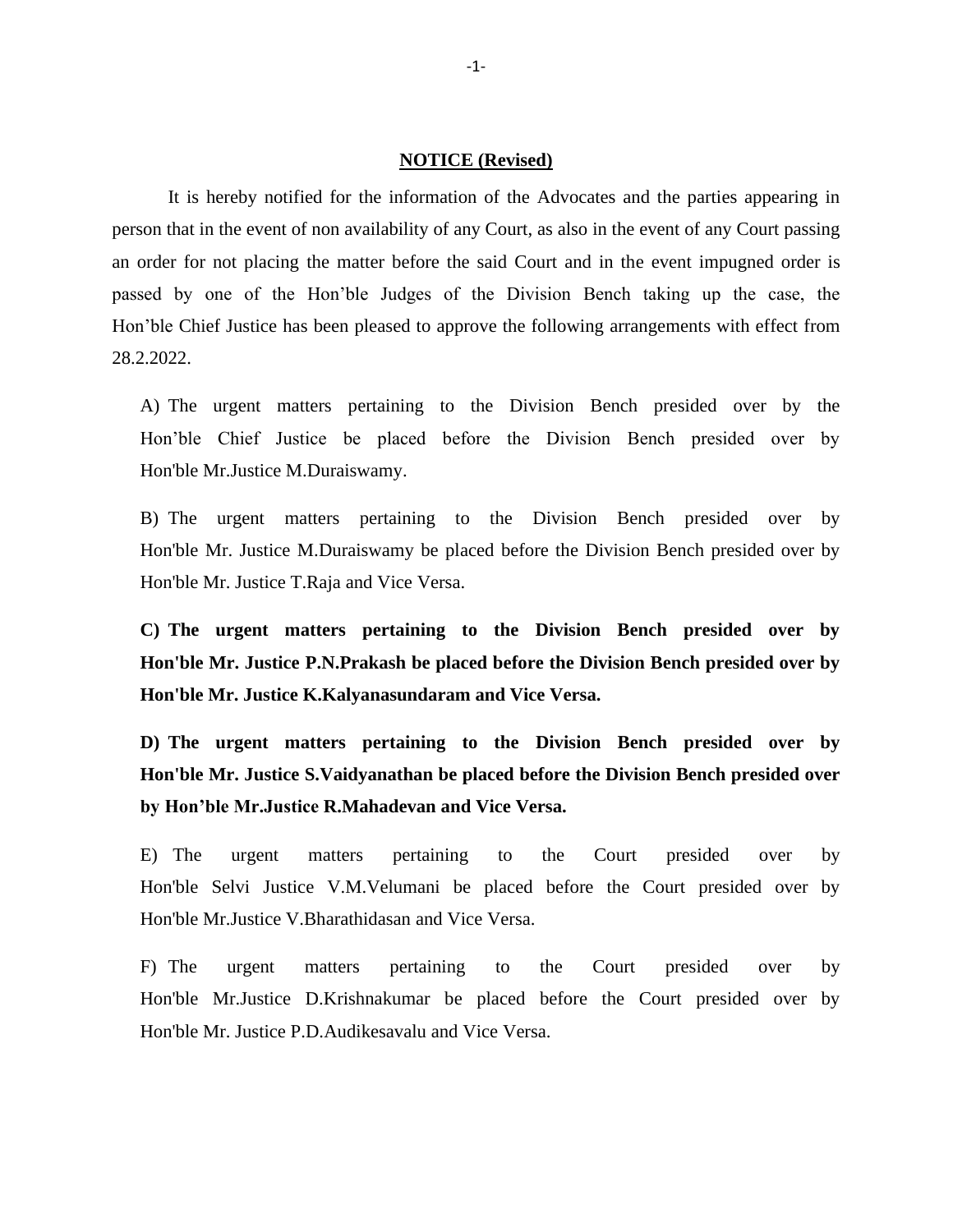G) The urgent matters pertaining to the Court presided over by Hon'ble Mr.Justice S.S.Sundar be placed before the Court presided over by Hon'ble Mrs. Justice R.Hemalatha and Vice Versa.

H) The urgent matters pertaining to the Court presided over by Hon'ble Mr.Justice V.Parthiban be placed before the Court presided over by Hon'ble Mr. Justice M.S.Ramesh and Vice Versa.

I) The urgent matters pertaining to the Court presided over by Hon'ble Mr. Justice M.Govindaraj be placed before the Court presided over by Hon'ble Dr. Justice Anita Sumanth and Vice Versa.

J) The urgent matters pertaining to the Court presided over by Hon'ble Mr. Justice M.Sundar be placed before the Court presided over by Hon'ble Mr. Justice Senthilkumar Ramamoorthy and Vice Versa.

K) The urgent matters pertaining to the Court presided over by Hon'ble Mr. Justice R.Suresh Kumar be placed before the Court presided over by Hon'ble Mr. Justice M.Dhandapani and Vice Versa.

L) The urgent matters pertaining to the Court presided over by Hon'ble Mrs.Justice J.Nisha Banu be placed before the Court presided over by Hon'ble Mr.Justice C.V.Karthikeyan.

M) The urgent matters pertaining to the Court presided over by Hon'ble Mr.Justice P.Velmurugan be placed before the Court presided over by Hon'ble Mrs. Justice V.Bhavani Subbaroyan and Vice Versa.

**N) The urgent matters pertaining to the Court presided over by Hon'ble Dr.Justice G.Jayachandran be placed before the Court presided over by Hon'ble Mr. Justice R.Pongiappan and Vice Versa.** 

**O) The urgent matters pertaining to the Court presided over by Hon'ble Mr.Justice C.V.Karthikeyan be placed before the Court presided over by Hon'ble Mrs. Justice S.Kannammal and Vice Versa.**